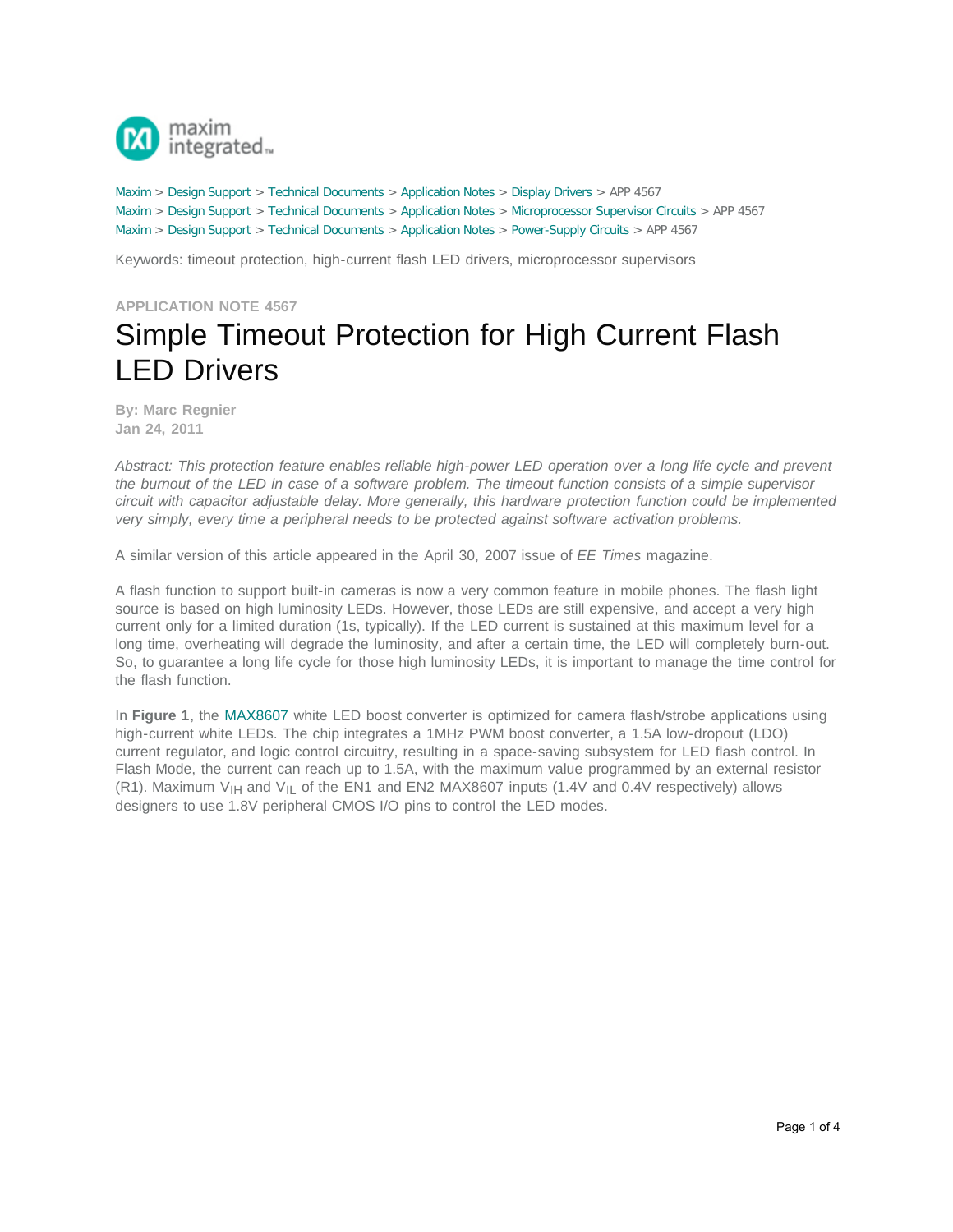

*Figure 1. By adding the MAX6421 adjustable reset circuit to the LED boost converter, you can prevent Flash LED overheating and extend LED life.*

To limit the timeout of the EN control signals, a [MAX6421](http://www.maximintegrated.com/MAX6421) supervisory circuit ties into the MAX8607. This supervisor circuit monitors system voltages from 1.6 to 5V. Internal laser-trimmed resistors are factory preset to set the threshold at any of 34 voltage predefined values; in this example we will use the version with a 1.8V threshold. When the 1.8V high level from the EN1 signal appears on the MAX6421's V<sub>CC</sub> input pin, the chip keeps the logic level low on its active-low push-pull RESET output pin during the given timeout delay. The low level timeout is externally set by a capacitor  $(C_{SRT})$  to provide more flexibility (around 900ms with C = 330nF). Alternatively, by selecting a MAX6421 with a 1.6V preset threshold (which is lower than the EN1 signal voltage), you can ensure to get a high logic level after the timeout delay on the MAX6421's reset pin.

When the EN1 and EN2 pins go high, the flash function is activated on the MAX8607, and it nominally is active for a few hundreds of milliseconds. The LED current in flash mode is defined with an external resistor  $I_{\text{F}}$  = (0.6V  $\times$  5000)/R1. If the EN1 pin is maintained at a high level continuously, the MAX6421 will automatically disable the Flash function by controlling flash current in the current set up resistor (R1) by raising the RESET output to its logic high value (**Figure 2**, top). That disconnects the current source that is programmed by R1 and decreases the LED current to few milliamps (Figure 2, bottom). Alternately, it can cause the MAX8607 to switch into its I movie mode (programmed by R2) if EN2 is still kept high.

## Measurements:

Here the current is set to 0.75A with R1 = 3.9K and the delay to 900ms with  $C_{SRT}$  = 330nF.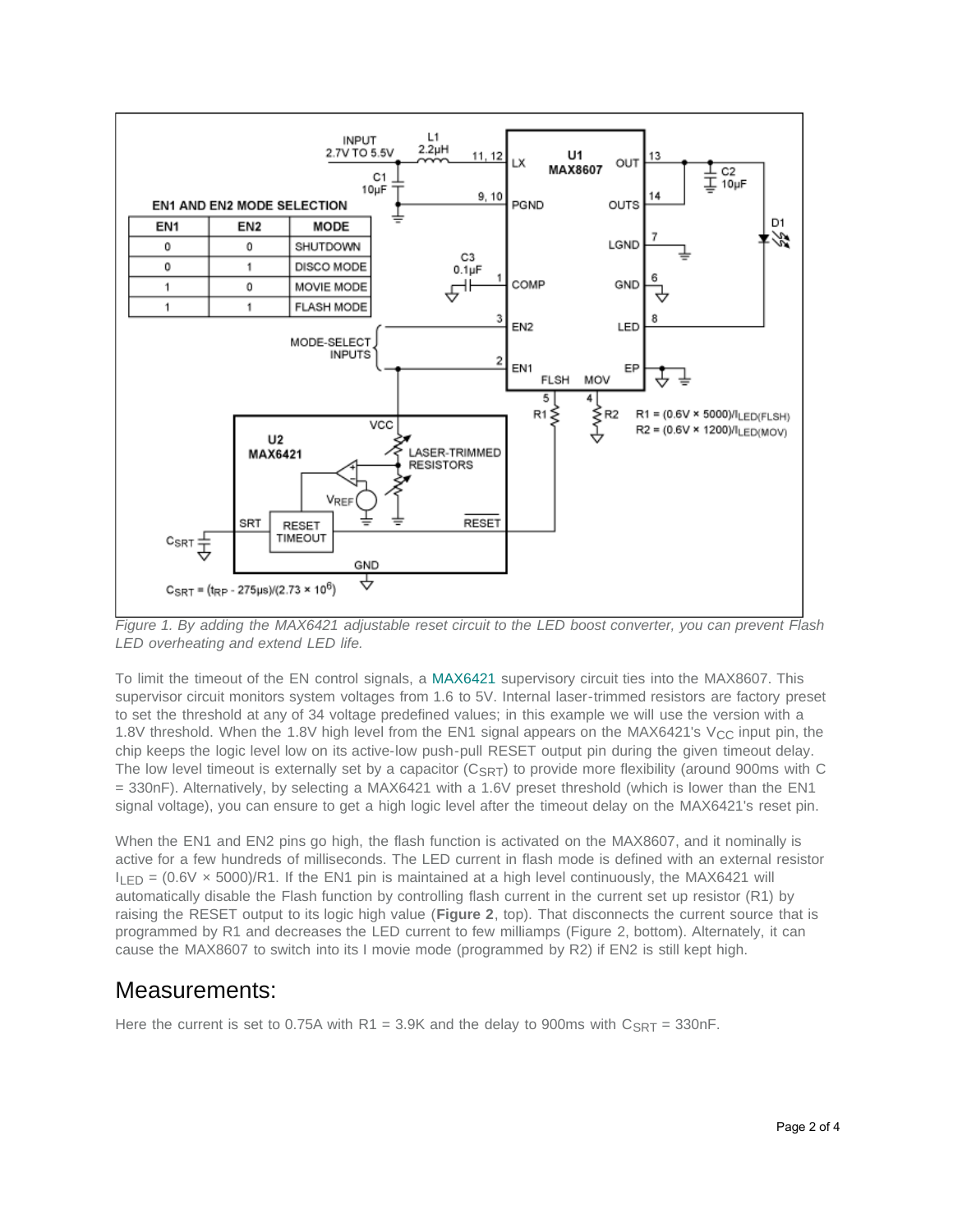

*Figure 2. When EN1 goes high, the timeout period of the reset circuit is initiated and when timeout occurs it reduces the LED current by bringing its reset output high (top). When the Flash pin on the MAX8607 goes high, current to the LED is reduced, thus preventing overheating (bottom).*